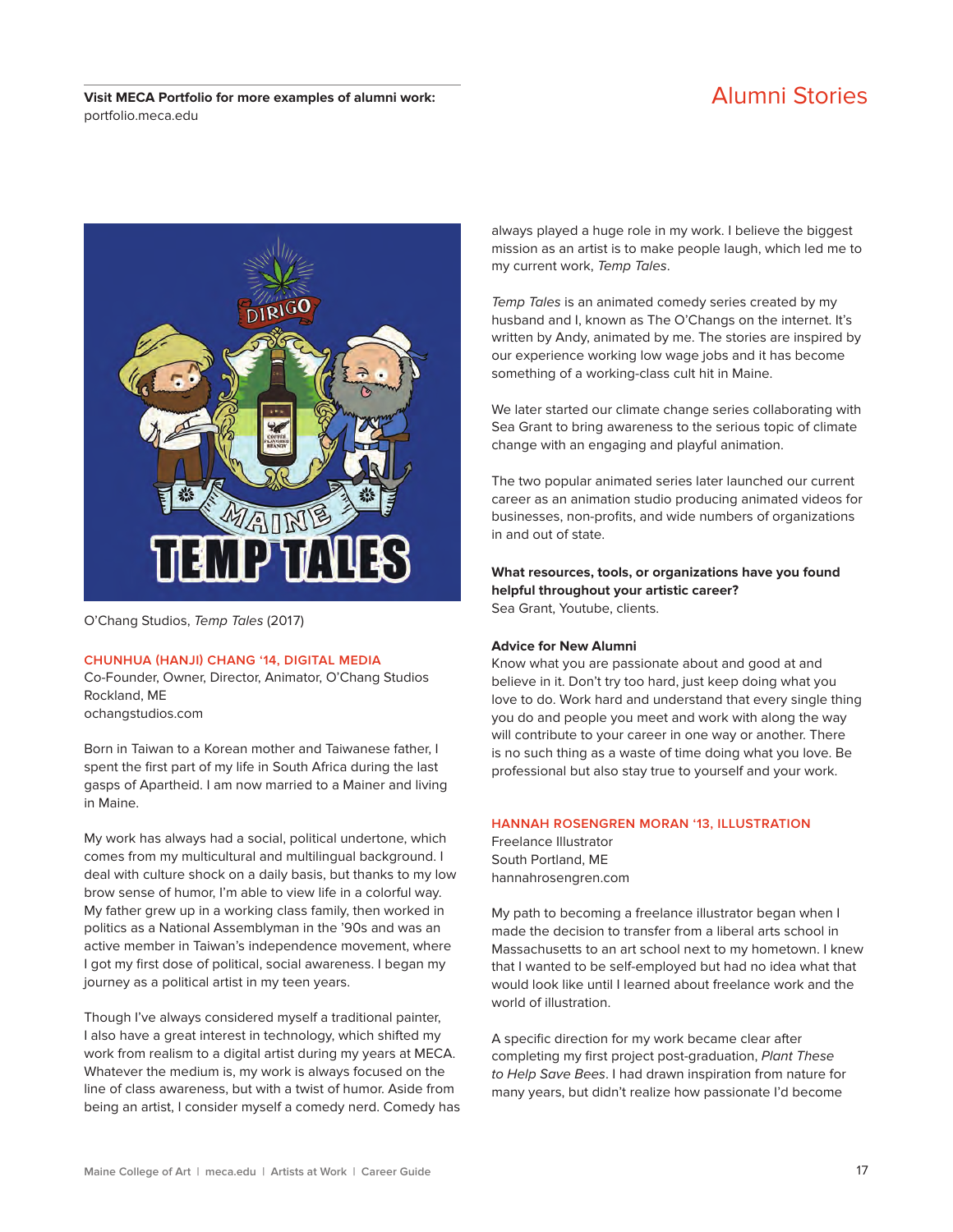## Alumni Stories



Hannah Rosengren, Map of the Maine Coast

about bringing awareness to environmental issues through illustration — something I've continued to strive for since.

Now I'm able to work in a home studio freelancing and running my online shop — a job description I had previously never heard of but love so much. Over the last ten years, I've also worked at my family's painting business which continues to be a gratifying and important aspect in balancing my illustration work and financial stability as an artist.

#### **0–2 Years Post Graduation**

After graduating from MECA in 2013, I worked part-time at the Portland Museum of Art as a Visitor Experience Associate. In my free time, I started my first project post-graduation called Plant These to Help Save Bees. In early 2014, the poster went viral and was published in American Bee Journal, ELLE Decoration Sweden, and Jamie Magazine – Dutch Edition. Its popularity led to my working with Greenpeace on

a poster about the Tongass Forest that year, and attracted other clients and online shop customers interested in the burgeoning environmental themes in my work.

#### **3–5 Years Post Graduation**

Throughout the next couple of years, I continued to build my shop inventory by making prints and products of personal projects between freelance jobs. In 2015, the newly-opened Press Hotel commissioned a coloring book all about their hotel and Portland in the summertime. In 2016, I was awarded a Rebel Blend Fund Grant from Cofee By Design to illustrate and distribute a zine called How to Cultivate a Pollinator-Friendly Yard, about seasonal ways to help pollinators in Maine. Most recently, I've had the opportunity to work with Greenpeace again on another poster for their campaign to protect the Boreal Forest in Canada.

#### **Advice for New Alumni**

My advice for new alumni would be to take a break to recuperate from the craziness of your final semester, but to maintain the work ethic you cultivated as an art school student. It's rare that I have as crazy a workload as I did while at MECA, but when I do, the ability to stay motivated and organized while working on multiple projects with coinciding deadlines has been essential.

#### **SAGE LEWIS '04, PAINTING**

Artist Tunbridge, VT www.sagelewis.net

I've always had a strong interest in arts administration, curating, and museum work alongside my studio practice. For a number of years I felt conflicted about which path to choose. In 2008, I came very close to taking the GRE and submitting applications for art history graduate programs. A personal loss thwarted these plans and instead I threw myself into curating at the Portland Museum of Art. A few years later, and six curated museum exhibitions completed, I decided to dedicate my graduate education to studio work and research. Studying at a large research university (as a compliment and contrast to my undergraduate experience at MECA) validated the importance of my investigations outside of art that inform my work. My wide-ranging interests in the history of science, philosophy, and architecture were fully indulged with course work, lectures, and access to great libraries and resources. A dedicated alternative process lab captured my attention from the start of my graduate program. I eventually immersed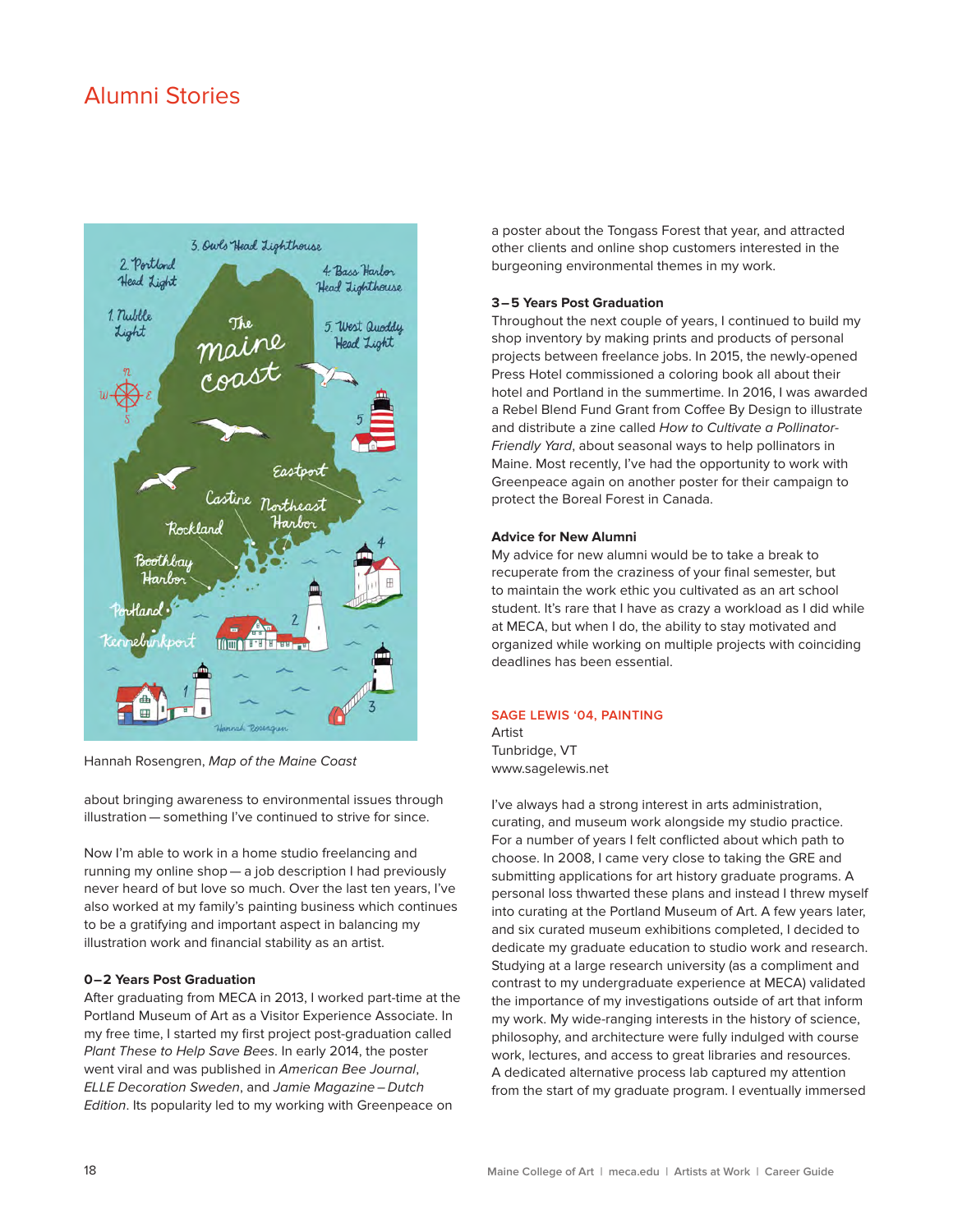# Alumni Stories





Sage Lewis, Facade (2015) and Panel Alignment (2016), black fabric on wall and in the landscape

myself in experimental forms of print media and learned how to use a 4 x 5 view camera in my studio. Photographic processes have been a large part of my practice since I first set foot in the "Alt lab" in 2011.

While my degrees are in Painting & Drawing, my work has a strong relationship to fiber and material studies. Photography and printmaking are crucially important to me. I often make sculptural forms in the studio. While at MECA, I couldn't decide what to major in after two years of Metalsmithing and courses in Painting, Printmaking, Sculpture, and Digital Media. One of the reasons I selected MECA was the proximity between departments in the Porteous building. My work doesn't fit into a media category. I'm inspired by tools and materials of all sorts, so I have found interdisciplinary access to facilities to be a dream worth pursuing.

#### **0–2 Years Post Graduation**

- Curatorial Assistant (and maternity leave replacement for Director of Education) at ICA at MECA
- Freelance exhibitions work & Continuning Studies youth camp liaison
- RA at High Street dorms (living rent free allowed me to afford my studio space and intern without pay at the Maine Arts Commission (MAC)
- Internship at MAC led to part time paid work as Percent for Art Contractor
- Worked part-time as a nanny
- Received job as Curatorial Coordinator at Portland Museum of Art (PMA)

#### **3–5 Years Post Graduation**

- Making and exhibiting my studio work
- Working on exhibitions and publications at the PMA
- Traveling whenever possible

#### **5–10 Years Post Graduation**

- Curating my own shows at PMA in addition to assisting other curators, promoted to Assistant Curator
- Stressing over pressure at PMA more-than-full-time job and not having enough studio time
- Decide to apply to grad schools for studio instead of art history
- Undertaking large wall installations as new part of my studio practice, building grad portfolio (install shots from SPACE Gallery front window, Whitney Art Works, and received grant from MAC to build out my studio wall for an installation there)
- Left Portland after 12 years (sob!)
- Started 3-year grad program at Ohio State University (OSU)

#### **10+ Years Post Graduation**

- Graduated from OSU with MFA
- Lived overseas for a year in Qatar on teaching fellowship and Artist in Residence
- Currently focusing on exhibitions, publication projects, residencies, and travel, while basing operations from a mountaintop in Vermont

#### **What resources, tools, or organizations have you found helpful throughout your artistic career?**

I try to stay apprised of listings on places like College Art Association and New York Foundation for the Arts regularly. Smaller listings such as Art Rabbit, ResArtis, Rubicon, NurtureArt, can be helpful too. CAA is a great resource for professional development tools and understanding issues in the field.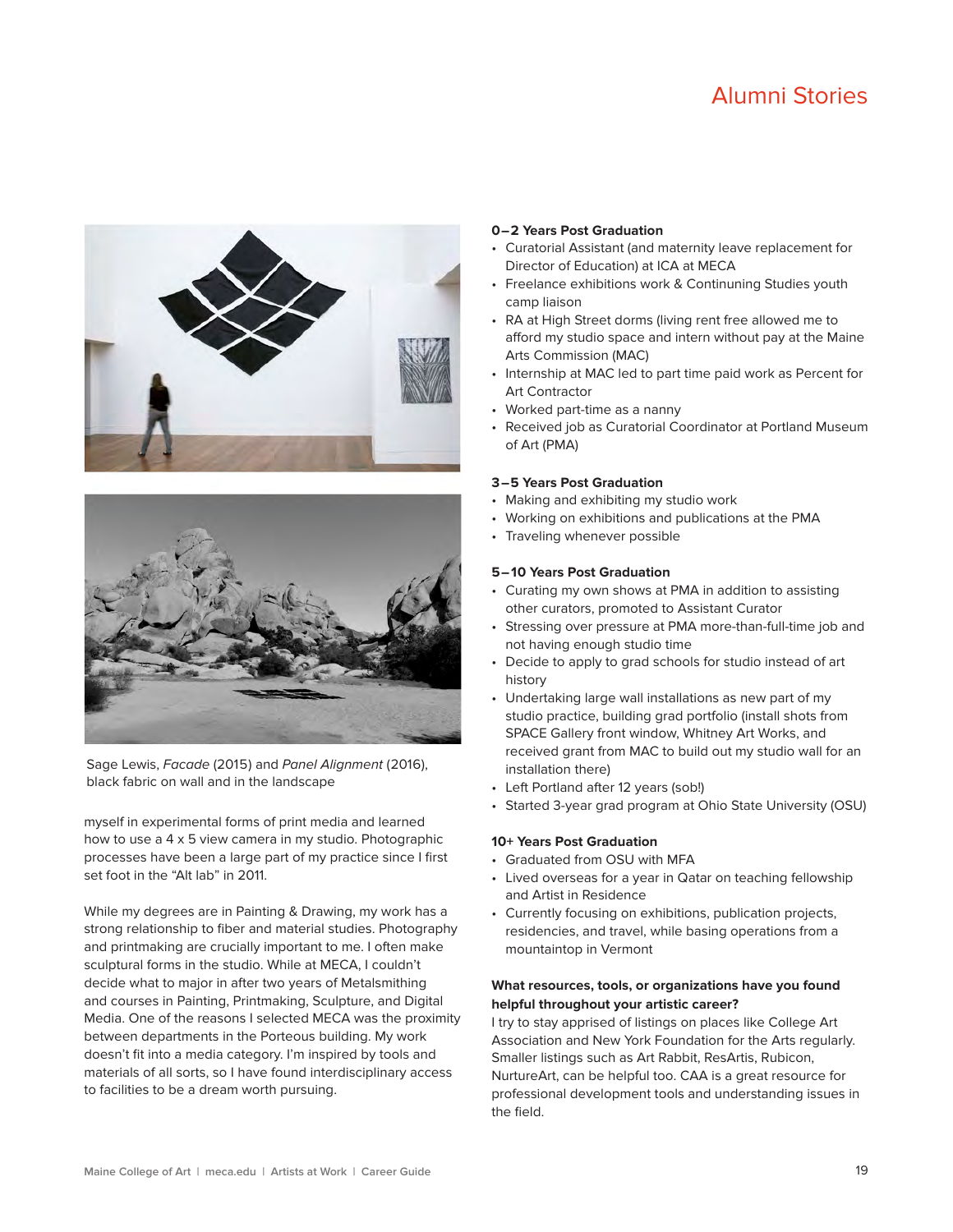# Alumni Stories

The most rewarding and productive relationship-building for me has come from staying in touch with people that I already know over the years, reconnecting and meeting new people through them. Likewise, I always share opportunities that I think someone might be suited for. Helping other artists or curators find meaningful outlets for work is really gratifying.

#### **Advice for New Alumni**

Stay in touch with your people: peers, faculty, employers, mentors, and colleagues.

Try not to fret about the competitive nature of the art world. Make your own opportunities where you can and share them with others. Be generous and open with this process.

### **SEAN WILKINSON '01, GRAPHIC DESIGN**

Principal, Might & Main Portland, ME www.might-main.com

I've made a career path out of not settling. When things have felt stale, I've jumped into something new. This organic path has led me to a great, confident place of leadership for our little design firm. I've always been a stickler for truth in materials and honesty in execution, and that has led us to become a sought after design partner for brands that can benefit from our attention to detail across varied touchpoints—especially hospitality, food & beverage, and consumer goods.

#### **0–2 Years Post Graduation**

Moved to Seattle looking for a change of scenery and a design job, but arriving three days before 9/11 left me scraping together freelance work and doing various Seattle-esque odd jobs, like working in a video store, assisting around a glass-blowing studio, and doing yearround landscaping.

#### **3–5 Years Post Graduation**

I returned to Maine and took a job at a print shop as designer / preflight guy. I built a huge store of valuable technical production knowledge and learned how to work FAST. I left that job after 18 months to work as the designer for the Portland Phoenix, fell in love with the idea of alternative publications, and was soundly fired a year or so later when I helped start the biggest competitor the Phoenix ever faced, The Bollard.



# OYSTER EVENTIDE - PORTLAND · ME -



Might & Main, Eventide Oyster Co. (2013), branding, collateral, website design and development